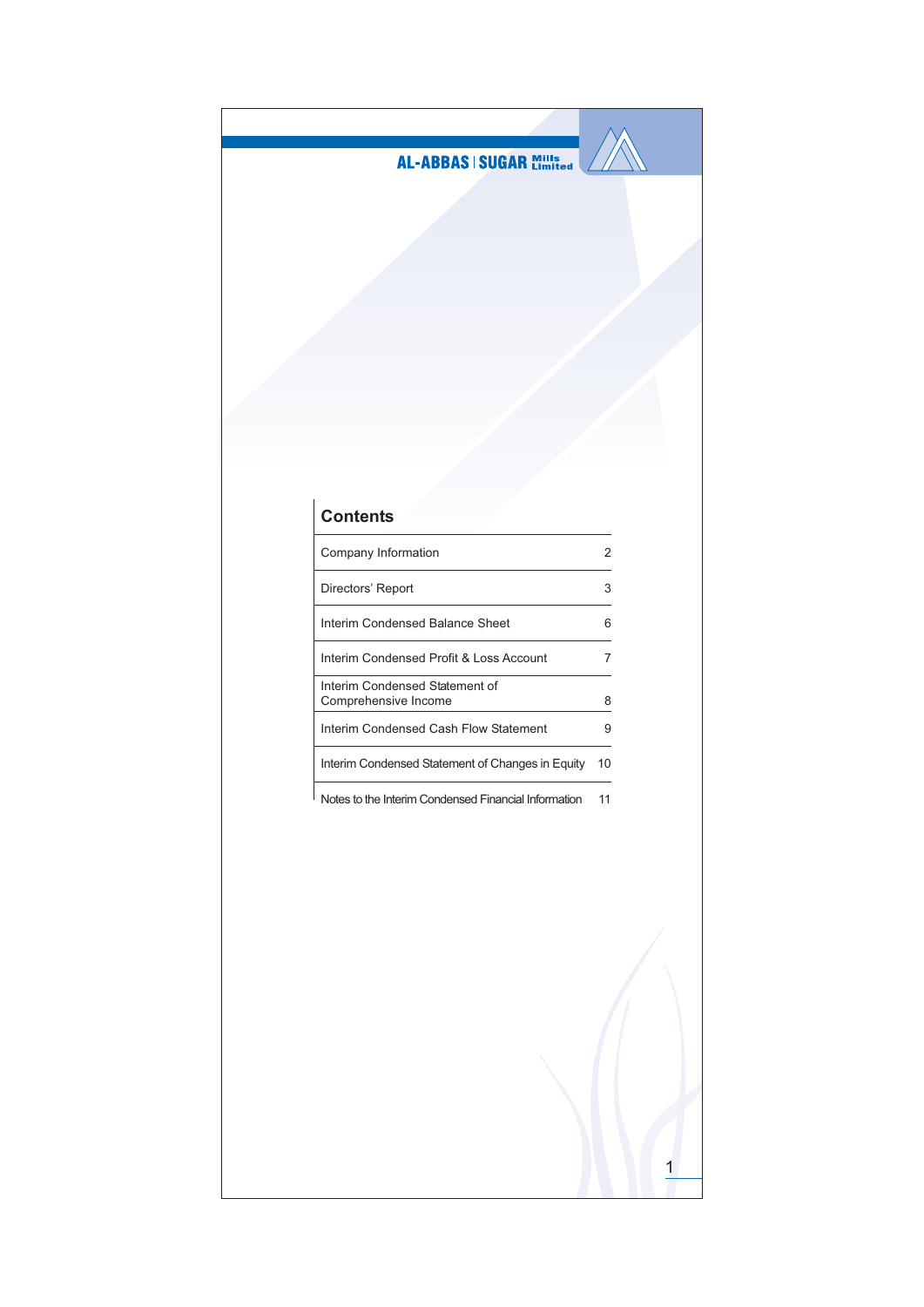## **AL-ABBAS | SUGAR Millisterd**

## **COMPANY INFORMATION**

## **BOARD OF DIRECTORS**

Muhammad Igbal Usman Shunaid Qureshi Jahangir Siddiqui Asim Ghani Duraid Qureshi Muhammad Salman Husain Chawala Suleman Lalani

**COMPANY SECRETARY** Muhammad Suleman Kanjiani - FCA

**CHIEF FINANCIAL OFFICER** Zuhair Abbas - ACA

**AUDIT COMMITTEE** Muhammad Iqbal Usman Jahangir Siddiqui Asim Ghani Duraid Qureshi

**AUDITORS** Hyder Bhimii & Co.

**LEGAL ADVISOR** Usmani & Iqbal

**BANKERS** Al-Barka Islamic Bank **Allied Bank Limited Bank Al-Falah Limited** Bank Islami Pakistan Limited Barclays Bank Plc Pakistan Favsal Bank Limited Habib Bank Limited Habib Metropolitan Bank Limited **JS Bank Limited KASB Bank I imited MCB Bank Limited** 

**REGISTERED OFFICE** 

Meezan Bank Limited National Bank of Pakistan **United Bank Limited** 

2nd Floor, Pardesi House, Survey No. 2/1, R.Y. 16, Old Queens Road, Karachi - 74000 Tel: 92-21-111-111-224 Fax: 92-21-32470090 Website: www.aasml.com

## **SHARE REGISTRAR OFFICE**

Technology Trade (Pvt.) Ltd. Dagia House, 241-C, Block-2, P.E.C.H.S., Off. Shahrah-e-Quaideen, Karachi.

**FACTORIES LOCATIONS** 

1) Mirwah Gorchani, Distt. Mirpurkhas, Sindh 2) Main National Highway, Dhabeji, Sindh

Director **Director** Director Director Director

Chairman **Chief Executive** 

Chairman Member Member Member

Chartered Accountant

Advocate & Solicitors

 $\overline{2}$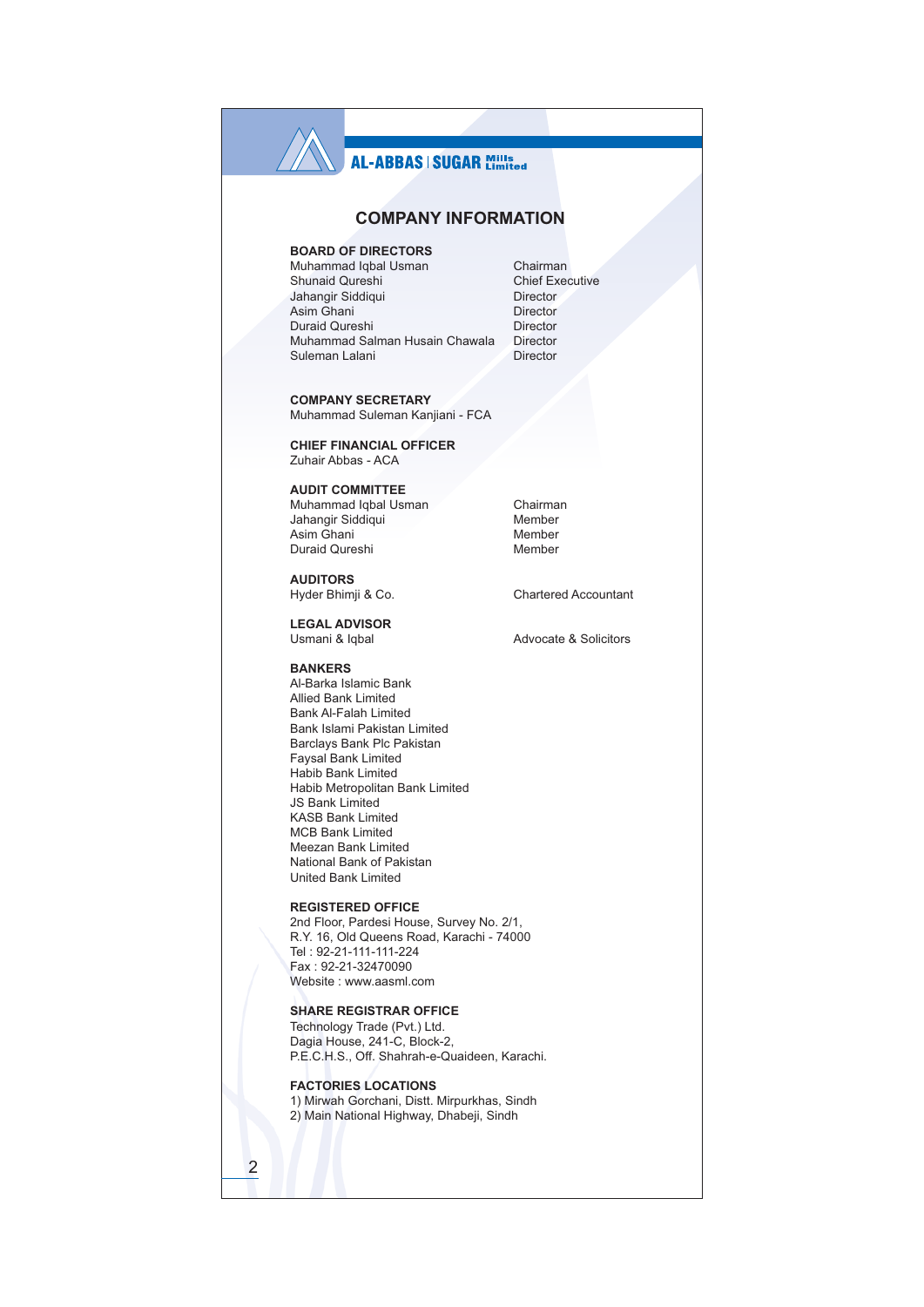## **DIRECTORS' REPORT**

The directors are pleased to present the interim condensed financial information for the quarter ended December 31, 2010.

The financial results of the Company during the period under review compared with the corresponding period are summarized below:

### PROFIT AND LOSS APPROPRIATION

The profit and loss account for the quarter under review is as follows:

|                                   | Quarter ended                                |                      |
|-----------------------------------|----------------------------------------------|----------------------|
|                                   | December 31,<br>2010                         | December 31.<br>2009 |
|                                   | $\leftarrow$ (Rs. in thousand) $\rightarrow$ |                      |
| Profit before taxation            | 78.609                                       | 112,835              |
| Taxation                          | (21, 205)                                    | (13, 446)            |
| Profit after taxation             | 57,404                                       | 99,389               |
| Loss from discontinued operations |                                              | (8, 205)             |
| Net profit for the period ended   | 57.404                                       | 91,184               |
| Basic earnings per share (Rupees) | 3.31                                         | 5.25                 |

The Board of Directors has proposed the dividend of Rs. 5 per share for the year ended September 30, 2010 and same has been approved by the shareholders in the annual general meeting held on January 31, 2011. The dividend shareholders.

### **OPERATING RESULTS**

During the quarter under review, your Company has earned profit after tax<br>amounting to Rs. 57.404 million as compared to the profit after taxation of Rs. 91.184 million of first quarter of last year depicting declined of Rs. 33.780 million. The overall financial result is the culmination of segmental results, the reasons<br>for variance in individual segment are stated in relevant section of this report.

Sugar division<br>The financial and operational performance is given below:

### **Financial performance**

|                                                                                                                                                                                                                                                                                                                                            | Quarter ended                  |                                   |  |  |  |
|--------------------------------------------------------------------------------------------------------------------------------------------------------------------------------------------------------------------------------------------------------------------------------------------------------------------------------------------|--------------------------------|-----------------------------------|--|--|--|
|                                                                                                                                                                                                                                                                                                                                            | 2010                           | December 31, December 31,<br>2009 |  |  |  |
|                                                                                                                                                                                                                                                                                                                                            |                                | $-$ (Rs. in thousand) $-$         |  |  |  |
| Sales - Net                                                                                                                                                                                                                                                                                                                                | 1,312,162                      | 810,906                           |  |  |  |
| Cost of sales                                                                                                                                                                                                                                                                                                                              | (1,234,957)                    | (651,574)                         |  |  |  |
| Gross profit                                                                                                                                                                                                                                                                                                                               | 77,205                         | 159,332                           |  |  |  |
| Distribution cost                                                                                                                                                                                                                                                                                                                          | (4, 161)                       | (4,609)                           |  |  |  |
| Administrative expenses                                                                                                                                                                                                                                                                                                                    | (17, 556)                      | (14,990)                          |  |  |  |
| Other operating expenses                                                                                                                                                                                                                                                                                                                   | (2,913)                        | (7, 291)                          |  |  |  |
| Operating profit                                                                                                                                                                                                                                                                                                                           | 52,575                         | 132,442                           |  |  |  |
| Finance cost                                                                                                                                                                                                                                                                                                                               | (28, 627)                      | (29, 338)                         |  |  |  |
| Other operating income                                                                                                                                                                                                                                                                                                                     | 12,881                         | 4,087                             |  |  |  |
| Profit before taxation                                                                                                                                                                                                                                                                                                                     | 24,267                         | 99,411                            |  |  |  |
| <b>Operational performance</b>                                                                                                                                                                                                                                                                                                             | 2010-11                        | 2009-10                           |  |  |  |
| Date of season started                                                                                                                                                                                                                                                                                                                     | November 03, 2009 November 11, |                                   |  |  |  |
|                                                                                                                                                                                                                                                                                                                                            | 2009                           | 2009                              |  |  |  |
| No. of days worked                                                                                                                                                                                                                                                                                                                         | 58                             | 51                                |  |  |  |
| Crushing (M. Tons)                                                                                                                                                                                                                                                                                                                         | 126.976<br>15.010              | 197,607                           |  |  |  |
| Production (M. Tons)<br>Recovery (%)                                                                                                                                                                                                                                                                                                       | 9.15                           | 18,195<br>9.65                    |  |  |  |
|                                                                                                                                                                                                                                                                                                                                            |                                |                                   |  |  |  |
| During the period under review, the season started - a little bit earlier as compared<br>to last year, in wake of imported raw sugar planned to be processed along with<br>normal crushing. However, the growers had not started harvesting of sugarcane<br>for better prices. This situation hampered the planned operation of processing |                                |                                   |  |  |  |
|                                                                                                                                                                                                                                                                                                                                            |                                | 3                                 |  |  |  |
|                                                                                                                                                                                                                                                                                                                                            |                                |                                   |  |  |  |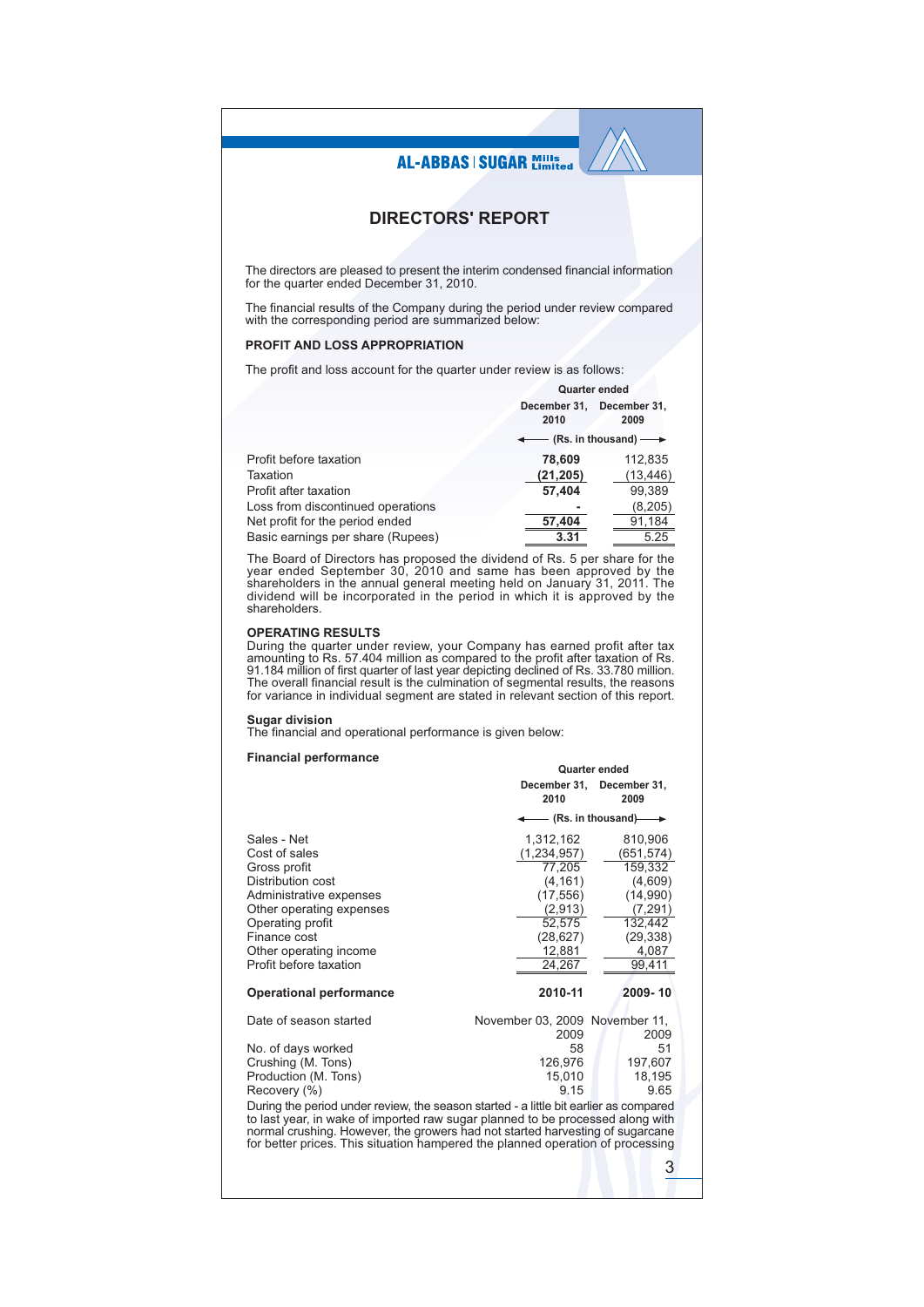of raw sugar along with normal crushing and thus incurred some additional power and ancillary cost. During the quarter, although sales registered increase by Rs. 501.256 million but on the other hand cost of sales also witnessed increased of Rs.583.383 thus reducing the gross profit Rs. 82.127 million.

### **Ethanol division**

The financial and operational performance is given below:

| <b>Financial performance</b>                                            |             | Quarter ended                                |  |  |  |
|-------------------------------------------------------------------------|-------------|----------------------------------------------|--|--|--|
|                                                                         | 2010        | December 31, December 31,<br>2009            |  |  |  |
|                                                                         |             | $\leftarrow$ (Rs. in thousand) $\rightarrow$ |  |  |  |
| Sales - Net                                                             | 615,646     | 369,704                                      |  |  |  |
| Cost of sales                                                           | (462, 340)  | (263, 342)                                   |  |  |  |
| Gross profit                                                            | 153.306     | 106,362                                      |  |  |  |
| Distribution cost                                                       | (14,988)    | (15, 323)                                    |  |  |  |
| Administrative expenses                                                 | (4, 363)    | (11,030)                                     |  |  |  |
| Other operating expenses                                                | (2,913)     | (7, 291)                                     |  |  |  |
| Operating profit                                                        | 131,042     | 72,718                                       |  |  |  |
| Finance cost                                                            | (13, 595)   | (26, 341)                                    |  |  |  |
| Other operating income                                                  | 6,832       | 3,373                                        |  |  |  |
| Profit before taxation                                                  | 124,279     | 49,750                                       |  |  |  |
| <b>Operational performance</b>                                          | 2010-11     | 2009-10                                      |  |  |  |
| Production (M. Tons) - Unit I and II<br>Capacity attained Unit I and II | 6,280<br>99 | 3,588<br>98                                  |  |  |  |

During the period under review, ethanol segment profit before taxation is Rs. 124.279 million as compared to 49.750 million of last year in the same quarter registering increase of Rs. 74.529 million. The increase in segment result is largely attributable to increase in production and shipments of 2,693 MT and 2,803 MT respectively, favorable price.

### **Power Chemical and alloys Division**

During the period under review, this has incurred segment loss of Rs. 84.986 million as compared segment loss of Rs. 52.405 million to the last quarter of the same period. The loss is mainly due to higher input cost of production of ferroalloys and low selling prices due to competition with importers.

As already communicated to the shareholders the Company has terminated agreement with Karachi Electric Supply Company Limited in the first week of December 2010 due to overdue invoices and non fulfillment of agreement from KESC side.

## **FUTURE PROSPECTS**

The procurement of raw materials for both Sugar and Ethanol remained a formidable task for the current season. The future outlook of your Company entirely depends on continuous availability of raw materials for its sugar division and distilleries at affordable prices. Despite the fact that raw sugar has been imported for the ensuing season, but the sugarcane prices have shot up much higher than the official rate of Rs. 127 amid stiff competition among the manufacturer to procure the maximum quantity. There has been an intense competition across sugar mills to acquire higher supplies of cane to improve their level of capacity utilization.

During the current season shortage of around five hundred thousand tons of sugar is expected. This gap would be bridged by the imported white and raw sugar.

 $\overline{4}$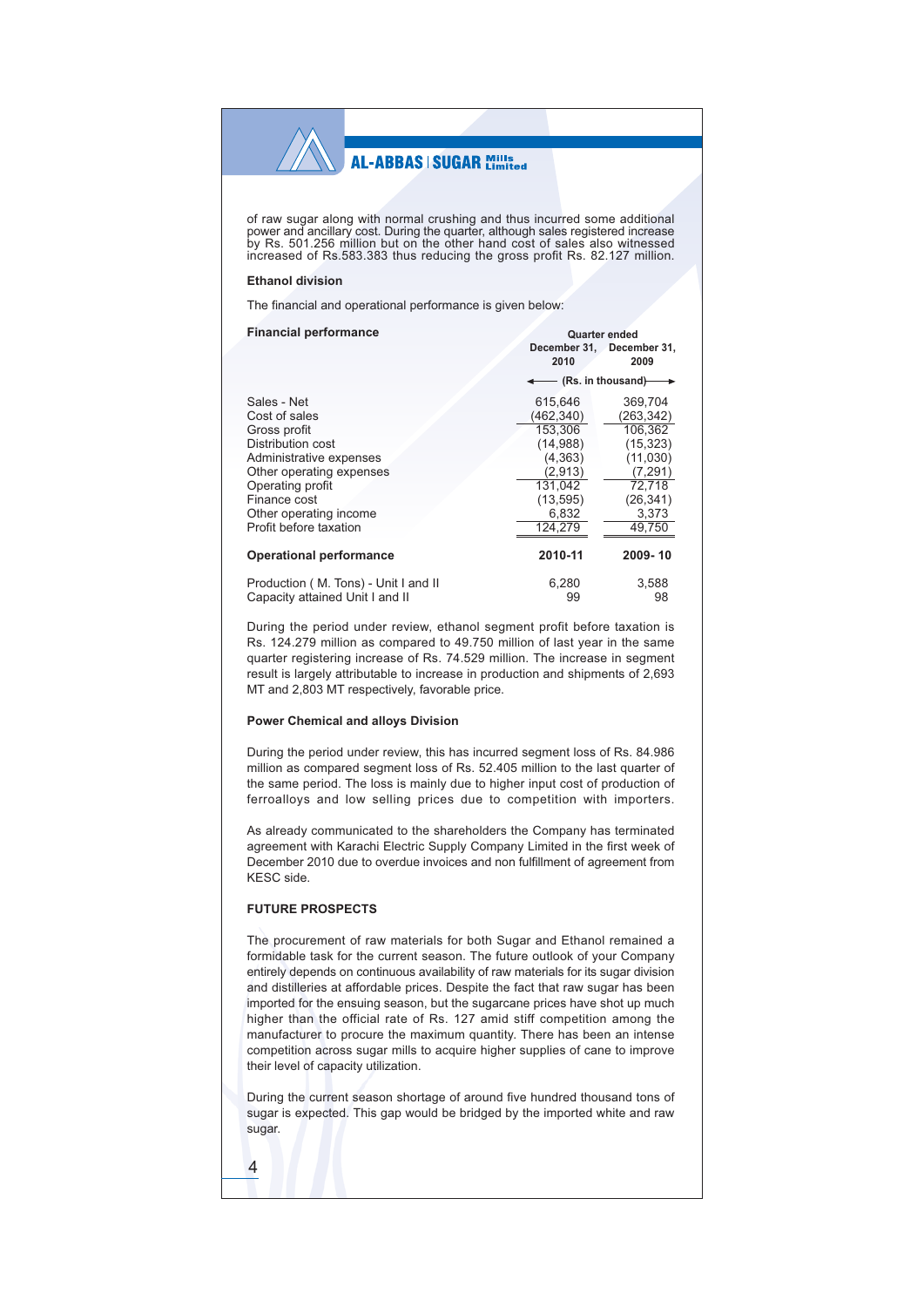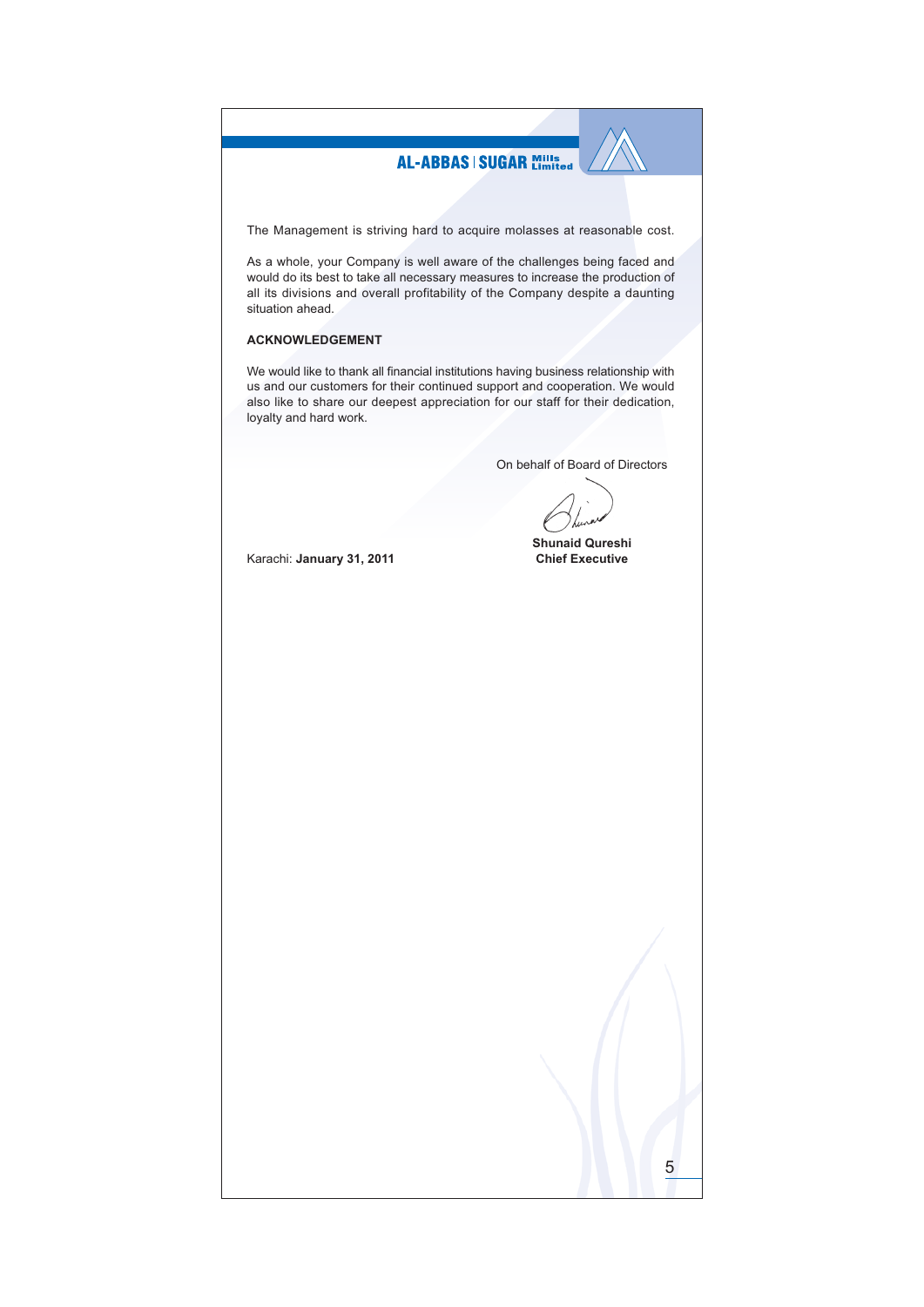## **INTERIM CONDENSED BALANCE SHEET**

AS AT DECEMBER 31, 2010

|                                                                                                          |             | Un-audited        | <b>Audited</b>                     |
|----------------------------------------------------------------------------------------------------------|-------------|-------------------|------------------------------------|
|                                                                                                          | <b>Note</b> | 2010              | December 31, September 30,<br>2010 |
|                                                                                                          |             |                   | (Rupees in thousand)               |
| <b>ASSETS</b><br><b>NON-CURRENT ASSETS</b>                                                               |             |                   |                                    |
| Property, plant and equipment                                                                            | 6           | 1,990,757         | 2,009,477                          |
| Intangible assets                                                                                        |             | 8,911             | 10,768                             |
| Long term loan and advances                                                                              |             | 3,801             | 3,383                              |
| Long term deposits<br>Long term investments                                                              |             | 12,162<br>16,478  | 12,162<br>14,502                   |
| Deferred tax asset                                                                                       | 7           | 15,735            | 15,735                             |
|                                                                                                          |             | 2,047,844         | 2,066,027                          |
|                                                                                                          |             |                   |                                    |
| <b>CURRENT ASSETS</b><br>Stores, spare parts and loose tools                                             |             | 156,579           | 154,137                            |
| Stock-in-trade                                                                                           |             | 835,052           | 991,194                            |
| Trade debts (considered good) - unsecured                                                                |             | 261,290           | 343,043                            |
| Loans and advances                                                                                       |             | 496,565           | 129,618                            |
| Trade deposits and prepayments                                                                           |             | 21,381            | 14,238                             |
| Other receivable                                                                                         | 8           | 89,749            | 13,106                             |
| Short term investment                                                                                    |             | 12,550<br>180     | 11,550<br>84                       |
| Accrued mark-up<br>Tax refund due from government                                                        |             |                   | 6,132                              |
| Cash and bank balances                                                                                   |             | 37,289            | 29,613                             |
|                                                                                                          |             | 1,910,635         | 1,692,715                          |
| Non - current assets held for sale                                                                       |             | 286,274           | 286,274                            |
|                                                                                                          |             | 4.244.753         | 4,045,016                          |
| <b>SHARE CAPITAL AND RESERVES</b>                                                                        |             |                   |                                    |
| Authorized capital<br>17,500,000 Ordinary shares of Rs. 10 each                                          |             | 175,000           | 175,000                            |
| Issued, subscribed and paid-up capital                                                                   |             | 173,623           | 173,623                            |
| <b>Reserves</b>                                                                                          |             | 1,132,658         | 1,073,278                          |
| Shareholders' equity                                                                                     |             | 1,306,281         | 1,246,901                          |
| <b>NON - CURRENT LIABILITIES</b>                                                                         |             |                   |                                    |
| Long term financing                                                                                      |             | 594,547           | 653,638                            |
| Deferred liabilities                                                                                     |             | 44,138            | 43,503                             |
|                                                                                                          |             | 638,685           | 697,141                            |
| <b>CURRENT LIABILITIES</b>                                                                               |             |                   |                                    |
|                                                                                                          |             |                   |                                    |
| Trade and other payables                                                                                 |             | 880,016           | 937,573                            |
| Accrued mark-up                                                                                          |             | 37,048            | 60,982                             |
| Short term borrowings                                                                                    |             | 1,176,286         | 856,180                            |
| Current maturity of non-current liabilities<br>Provision for taxation                                    |             | 187,654<br>18,783 | 221,324<br>24,915                  |
|                                                                                                          |             | 2,299,787         | 2,100,974                          |
| <b>CONTINGENCIES AND COMMITMENTS</b>                                                                     | 9           | 4,244,753         | 4,045,016                          |
| The annexed notes from 1 to 16 form an integral part of this condensed interim<br>financial information. |             |                   |                                    |
|                                                                                                          |             |                   |                                    |
|                                                                                                          |             |                   |                                    |
|                                                                                                          |             |                   |                                    |
| <b>Shunaid Qureshi</b>                                                                                   |             |                   |                                    |
| <b>Chief Executive</b>                                                                                   |             |                   | Asim Ghani<br>Director             |
| 6                                                                                                        |             |                   |                                    |
|                                                                                                          |             |                   |                                    |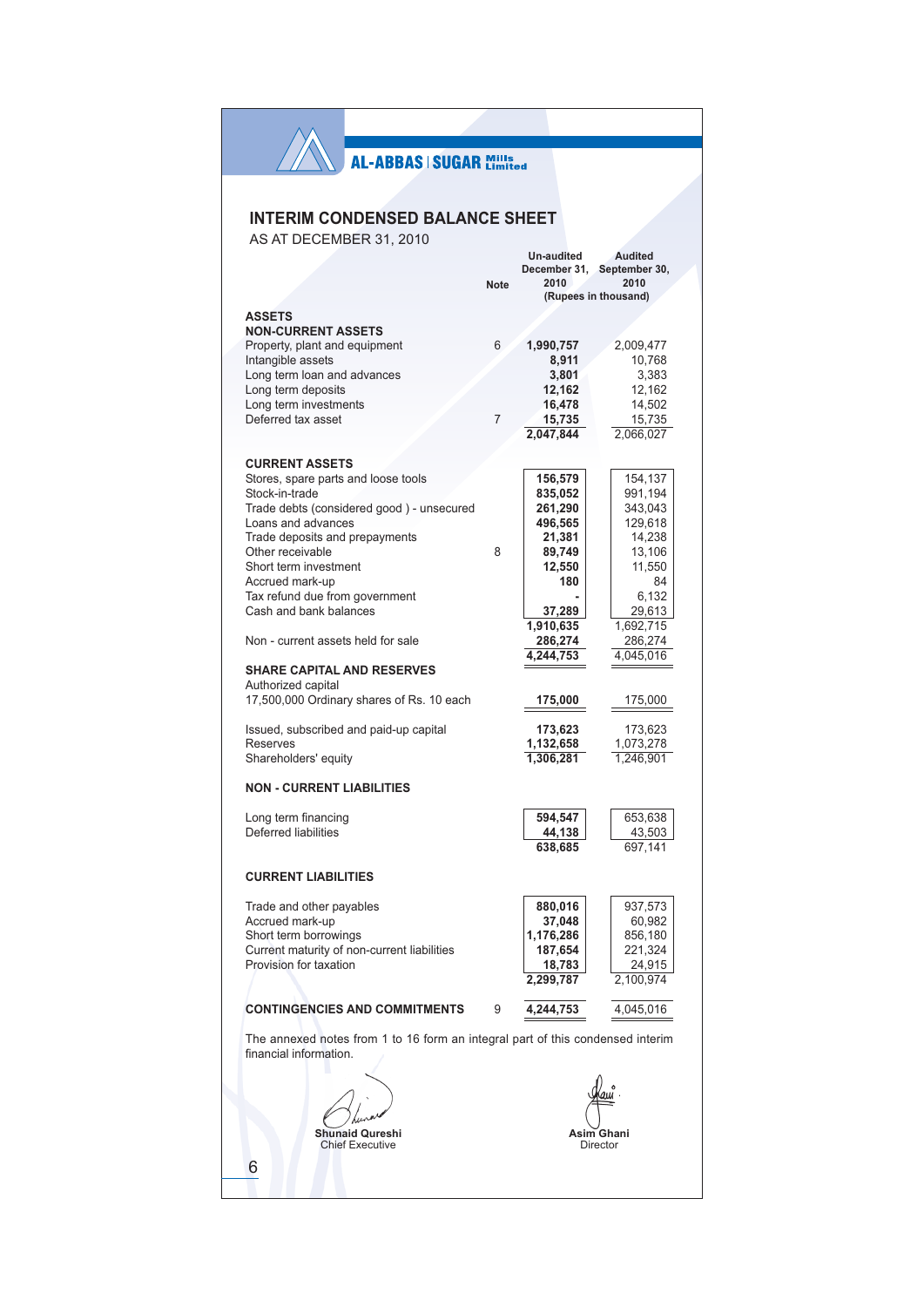## **INTERIM CONDENSED PROFIT AND LOSS ACCOUNT (UN-AUDITED)** FOR THE QUARTER ENDED DECEMBER 31, 2010

|                                                  | <b>Quarter Ended</b>      |            |  |  |
|--------------------------------------------------|---------------------------|------------|--|--|
|                                                  | December 31, December 31, |            |  |  |
|                                                  | 2010                      | 2009       |  |  |
|                                                  | (Rupees in thousand)      |            |  |  |
| <b>Continuing operations</b>                     |                           |            |  |  |
| Sales - net                                      | 2,120,487                 | 1,199,461  |  |  |
| Cost of sales                                    | (1, 955, 378)             | (976, 599) |  |  |
| <b>Gross profit</b>                              | 165,109                   | 222,862    |  |  |
| Distribution cost                                | (19, 149)                 | (19, 973)  |  |  |
| Administrative expenses                          | (23, 437)                 | (26, 477)  |  |  |
| Other operating expenses                         | (5,826)                   | (14, 582)  |  |  |
|                                                  | (48, 412)                 | (61, 032)  |  |  |
| <b>Operating profit</b>                          | 116,697                   | 161,830    |  |  |
| Finance cost                                     | (57, 801)                 | (56, 455)  |  |  |
| Other operating income                           | 19,713                    | 7,460      |  |  |
| <b>Profit before taxation</b>                    | 78,609                    | 112,835    |  |  |
| <b>Taxation</b>                                  |                           |            |  |  |
| Current                                          | (21, 205)                 | (5,997)    |  |  |
| Deferred                                         |                           | (7, 449)   |  |  |
|                                                  | (21, 205)                 | (13, 446)  |  |  |
| Net profit after taxation from                   |                           |            |  |  |
| continuing operations                            | 57.404                    | 99,389     |  |  |
| <b>Discontinued operations</b>                   |                           |            |  |  |
| Loss from discontinued operations                |                           | (8,205)    |  |  |
| Net profit for the period ended                  | 57,404                    | 91,184     |  |  |
| Earnings per share - From continued operations - |                           |            |  |  |
| basic and diluted                                | 3.31                      | 5.72       |  |  |
| Loss per share - From discontinued operations -  |                           |            |  |  |
| basic and diluted                                |                           | (0.47)     |  |  |
| Earnings per share -For the quarter ended -      |                           |            |  |  |
| basic and diluted                                | 3.31                      | 5.25       |  |  |
|                                                  |                           |            |  |  |

The annexed notes from 1 to 16 form an integral part of this condensed interim financial information

**Shunaid Qureshi** 

Chief Executive

Asim Ghani Director

 $\overline{7}$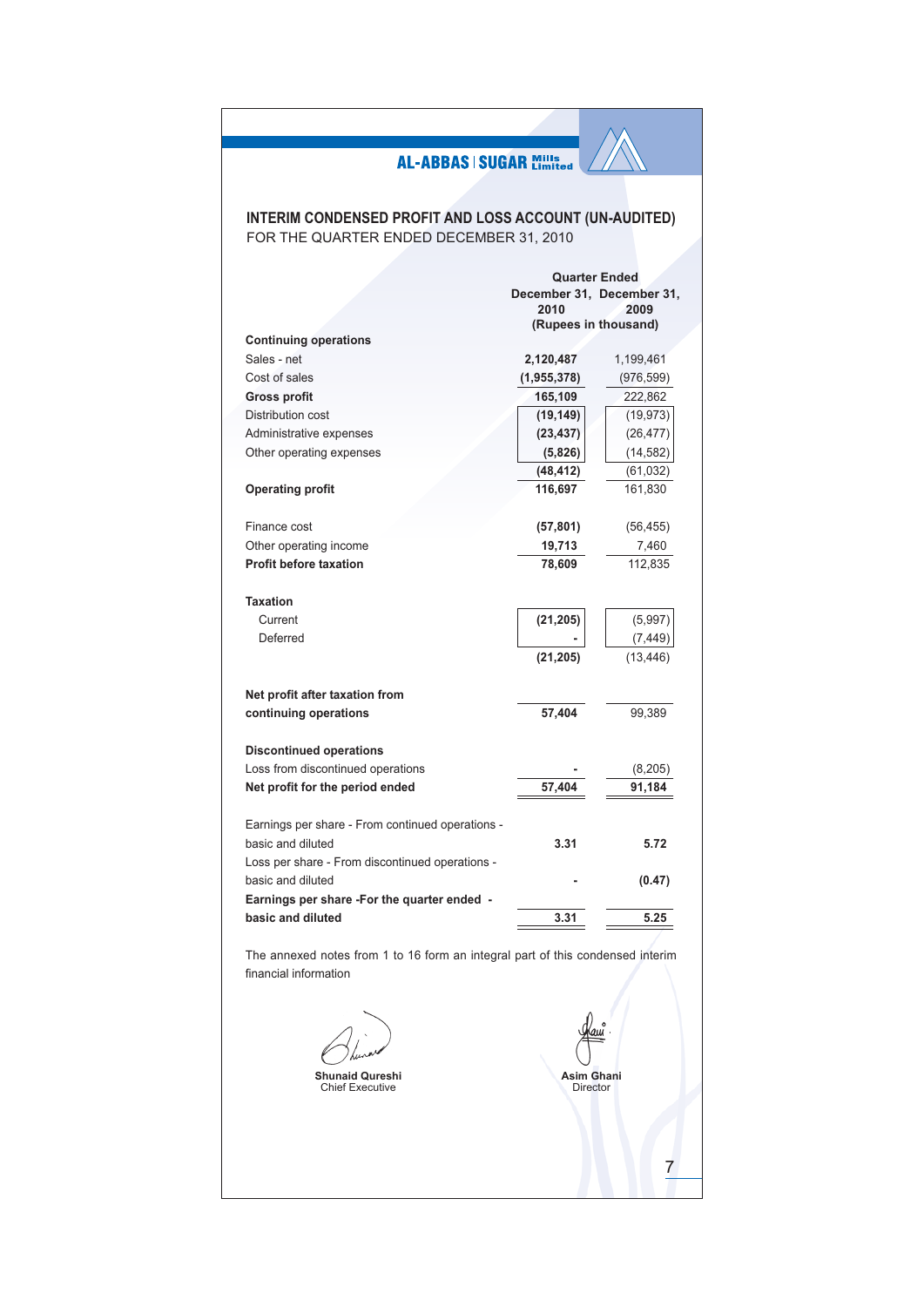| <b>AL-ABBAS   SUGAR Mills</b>                                                       |                                                                                   |         |
|-------------------------------------------------------------------------------------|-----------------------------------------------------------------------------------|---------|
| <b>INTERIM CONDENSED STATEMENT OF</b>                                               |                                                                                   |         |
| <b>COMPREHENSIVE INCOME (UN-AUDITED)</b><br>FOR THE QUARTER ENDED DECEMBER 31, 2010 |                                                                                   |         |
|                                                                                     | <b>Quarter Ended</b><br>December 31, December 31,<br>2010<br>(Rupees in thousand) | 2009    |
| Profit after taxation                                                               | 57,404                                                                            | 91,184  |
| Other comprehensive income for the period                                           |                                                                                   |         |
| Unrealised gain/(loss) on revaluation of available<br>for sale investments          | 1,976                                                                             | (3,039) |
| Total comprehensive income for the period                                           | 59,380                                                                            | 88,145  |
| <b>Shunaid Qureshi</b><br><b>Chief Executive</b>                                    | <b>Asim Ghani</b><br>Director                                                     |         |
|                                                                                     |                                                                                   |         |
|                                                                                     |                                                                                   |         |
|                                                                                     |                                                                                   |         |
|                                                                                     |                                                                                   |         |
|                                                                                     |                                                                                   |         |
|                                                                                     |                                                                                   |         |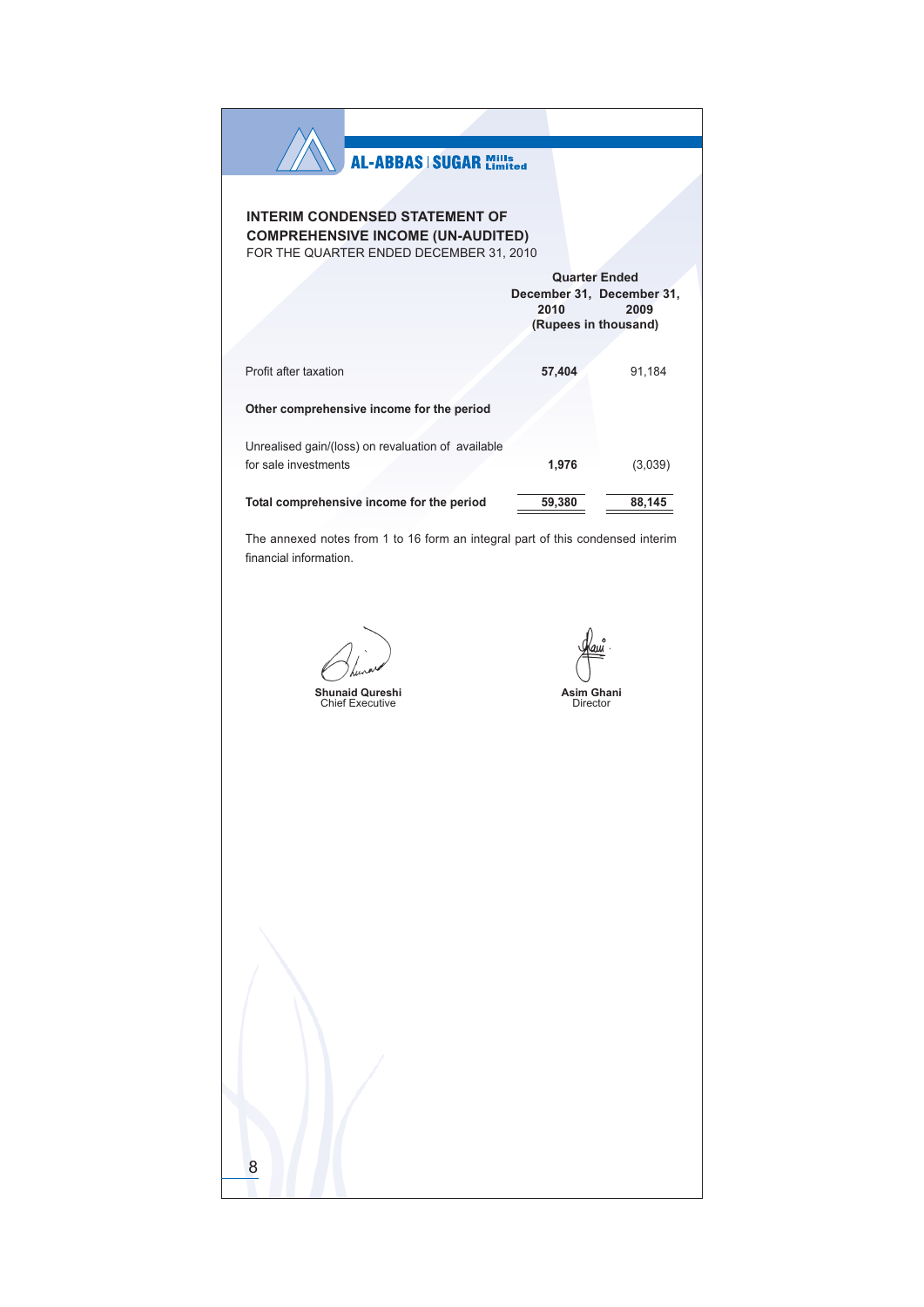| <b>AL-ABBAS   SUGAR Mills</b>                                                  |            |                                         |
|--------------------------------------------------------------------------------|------------|-----------------------------------------|
|                                                                                |            |                                         |
|                                                                                |            |                                         |
| <b>INTERIM CONDENSED CASH FLOW STATEMENT (UN-AUDITED)</b>                      |            |                                         |
| FOR THE QUARTER ENDED DECEMBER 31, 2010                                        |            |                                         |
|                                                                                | December   | <b>Quarter Ended</b><br><b>December</b> |
| <b>Note</b>                                                                    | 31.2010    | 31, 2009                                |
|                                                                                |            | (Rupees in thousand)                    |
|                                                                                |            |                                         |
| Cash flows from operating activities                                           |            |                                         |
| Cash (used in) / generated from operations 11                                  | (89, 549)  | 328,300                                 |
| Financial charges paid                                                         | (81, 735)  | (92, 961)                               |
| Taxes paid                                                                     | (36, 599)  | (7, 924)                                |
|                                                                                | (118, 334) | (100, 885)                              |
| Net cash (used in)/ generated                                                  |            |                                         |
| from operating activities                                                      | (207, 883) | 227,415                                 |
|                                                                                |            |                                         |
| Cash flows from investing activities                                           |            |                                         |
|                                                                                |            |                                         |
| Capital expenditure on property,                                               |            |                                         |
| plant and equipment                                                            | (11, 368)  |                                         |
| Long term loans and advances                                                   | (418)      | 2,177                                   |
| Long term deposits                                                             |            | (105)                                   |
| Net cash (used in) / generated                                                 |            |                                         |
| from investing activities                                                      | (11, 786)  | 2,072                                   |
|                                                                                |            |                                         |
| Cash flows from financing activities                                           |            |                                         |
| Repayment of long term financing                                               | (92, 255)  | (83, 350)                               |
| Repayment of liabilities against                                               |            |                                         |
| assets subject to finance lease                                                | (506)      | (244)                                   |
| Repayment of long term loan from related parties                               |            | (110,000)                               |
| Short term borrowings - net                                                    | 320,106    | (26, 290)                               |
| Net cash generated from                                                        |            |                                         |
| /(used in) financing activities                                                | 227,345    | (219, 884)                              |
|                                                                                |            |                                         |
| Net increase in cash and cash equivalents                                      | 7,676      | 9,603                                   |
|                                                                                |            |                                         |
| Cash and cash equivalents at                                                   |            |                                         |
| beginning of the period                                                        | 29,613     | 12,504                                  |
| Cash and cash equivalents at the                                               |            |                                         |
| end of the period                                                              | 37,289     | 22,107                                  |
| The annexed notes from 1 to 16 form an integral part of this condensed interim |            |                                         |
| financial information.                                                         |            |                                         |
|                                                                                |            |                                         |
|                                                                                |            |                                         |
|                                                                                |            |                                         |
|                                                                                |            |                                         |
| naid Qureshi                                                                   |            | Asim Ghani                              |
| <b>Chief Executive</b>                                                         |            | <b>Director</b>                         |
|                                                                                |            |                                         |
|                                                                                |            |                                         |
|                                                                                |            | 9                                       |
|                                                                                |            |                                         |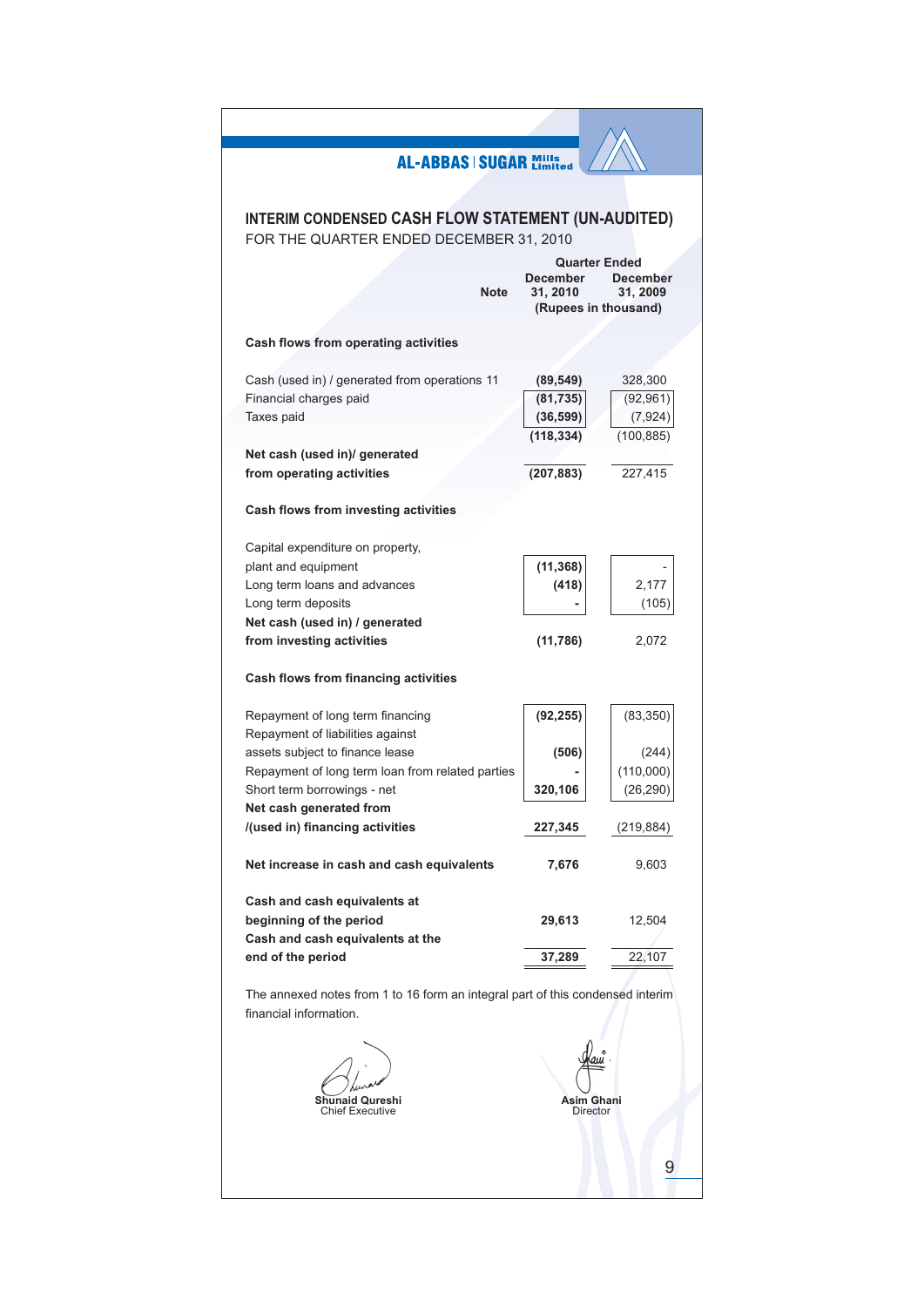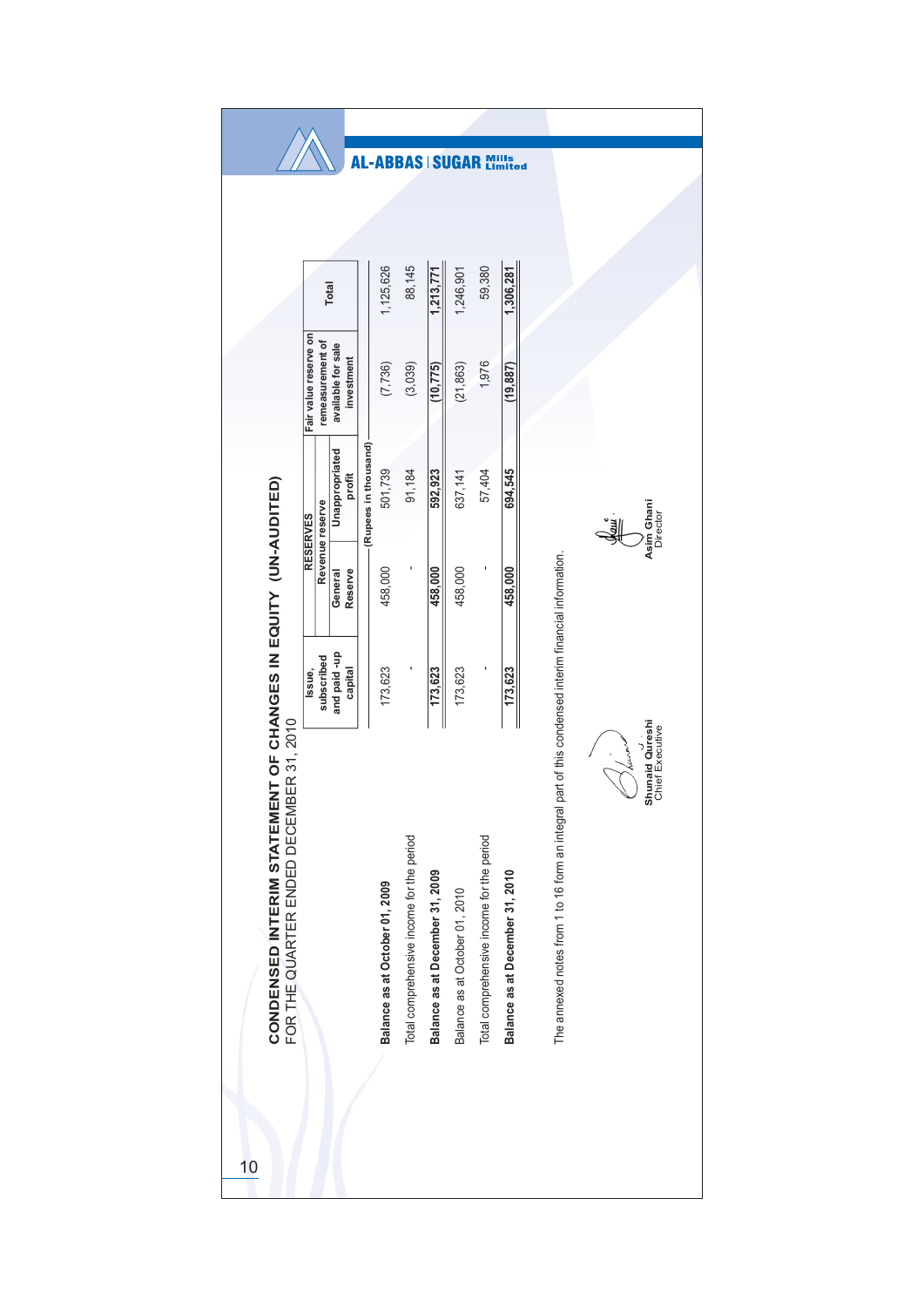#### **AL-ABBAS | SUGAR Mills** NOTES TO THE INTERIM CONDENSED FINANCIAL INFORMATION (UN-AUDITED) FOR THE QUARTER ENDED DECEMBER 31, 2010 1 THE COMPANY AND ITS OPERATIONS Al-Abbas Sugar Mills Limited - AASML ("the Company") was incorporated in Pakistan on May 2, 1991 as a public limited company under the Companies Ordinance, 1984. The Company is listed on the Karachi Stock Exchange. The registered office of the Company is situated at Pardesi House, Survey No. 2/1, R.Y.16. Old Queens Road, Karachi, Pakistan. The principal activities of the Company under following business segments / divisions comprises of : **Commencement of** S No Division **Principal Activities** Location of undertaking commercial production Sugar Manufacturing Mirwah December 15, 1 and sale of Gorchani. 1993 Mirpurkhas sugar Processing and Unit I: August 20,  $\mathfrak{p}$ Fthanol Mirwah sale of ethanol Gorchani. 2000 Mirpurkhas Unit II: January 23, 2004  $\overline{3}$ Chemical and Manufacturing and Dhabeji, November 1, 2006 sales of calcium alloys Division Thatta. carbide and ferro alloys  $\overline{4}$ **Medium Density** Manufacturing and Dhabeji, Production suspended **Fiber Board** sales of Medium Thatta. since last year Density Fiber Board. 5 Power Generation and sales Dhabeji, April 6, 2010 of electricity Thatta

#### $\mathfrak{p}$ **BASIS OF PREPARATION**

This Condensed Interim Financial Information has been prepared in accordance with the requirements of the International Accounting Standards 34 "Interim Financial Reporting" and is submitted to the shareholders as required by Section 245 of the Companies Ordinance, 1984. This Condensed Interim Financial Information does not include all of the information required for full annual financial statements and should be read in conjunction with the annual published financial statements for the year ended September 30, 2010.

#### **ACCOUNTING POLICIES**  $\overline{3}$

The accounting policies, related judgments, estimates and assumptions adopted for the preparation of this condensed interim financial information are the same as those applied in preparation of the annual financial statements of the Company for the year ended September 30, 2010.

#### **PROVISIONS**  $\overline{\mathbf{A}}$

### 4.1 Current taxation

The Company falls under the presumptive tax regime under Sections 154 and 169 of the Income Tax Ordinance, 2001, to the extent of direct export sales. Provision for tax on other income and local sales is based on taxable income at the rates applicable for the current tax year, after considering the rebates and tax credits available, if any.

### 4.2 Deferred taxation

Deferred tax is provided by using the liability method, on all temporary differences at the balance sheet date between the tax base of assets and liabilities and their carrying values for financial reporting purposes. Deferred tax assets are recognized only to the extent that it is probable that future profit will be available against which the assets can be utilized.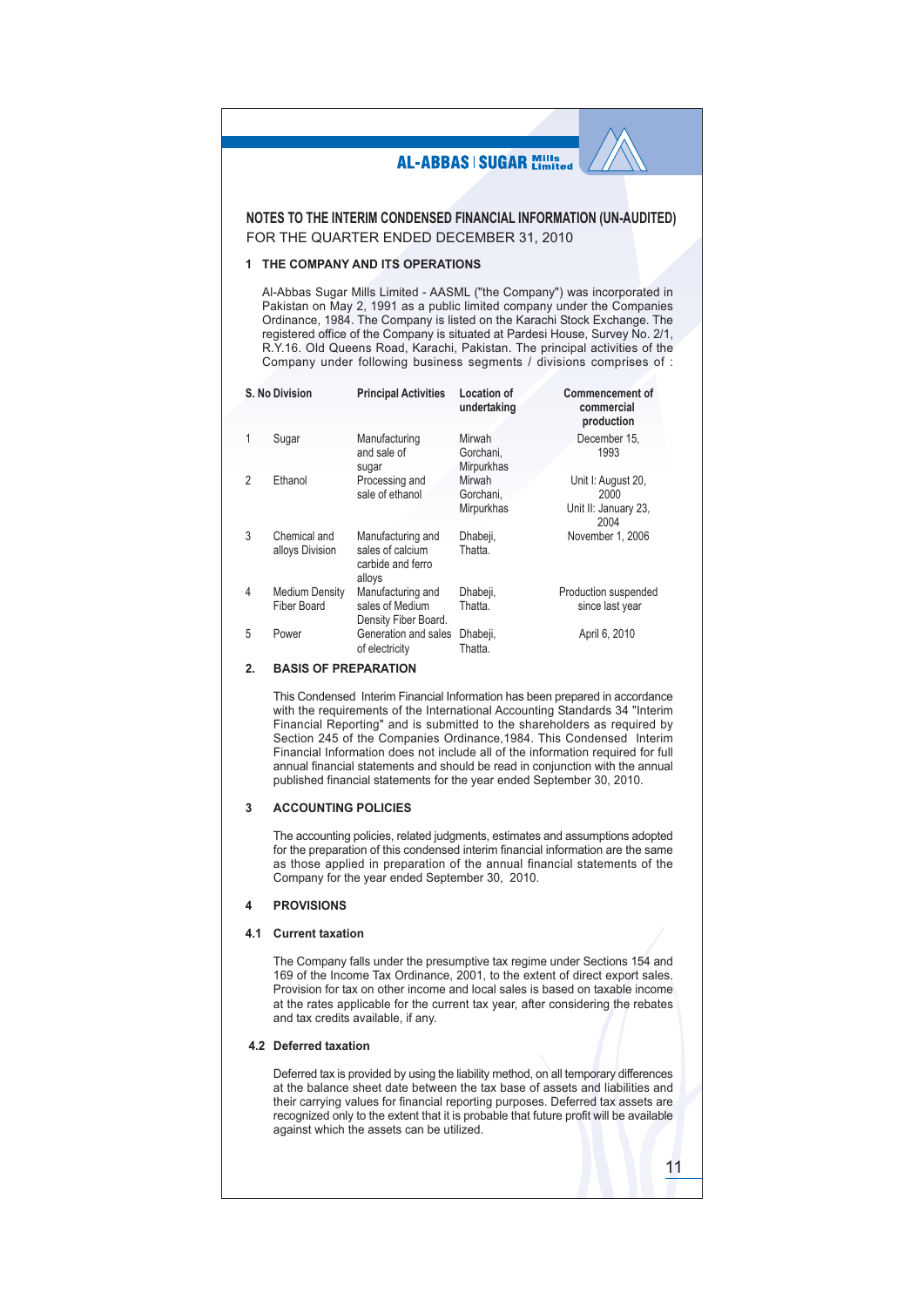### 4.3 Workers' profit participation fund and Workers' welfare fund

Provision in respect of workers' profit participation fund and workers welfare fund are estimated only and final liabilities will be determined on the basis of annual results.

#### **SEASONAL PRODUCTION** 5

6

Due to the seasonal availability of sugarcane, the manufacturing of sugar is carried out during the period of availability of sugarcane and cost incurred/accrued up to the reporting date have been accounted for. Accordingly, the cost incurred/accrued after the reporting date will be reported in the subsequent interim and annual financial statements.

|                                          | <b>Un-Audited</b><br><b>December</b> | <b>Audited</b><br>September      |
|------------------------------------------|--------------------------------------|----------------------------------|
|                                          | 31, 2010                             | 30, 2010<br>(Rupees in thousand) |
| PROPERTY, PLANT AND EQUIPMENT            |                                      |                                  |
| <b>Additions, deletion and transfers</b> |                                      |                                  |
| Furniture, fixture and others            |                                      | 123                              |
| Motor vehicles - Transferred from CWIP   | 5,742                                | 11,374                           |
| - Deletion                               |                                      | (6, 858)                         |
| Office equipment                         |                                      | 725                              |
| Computers                                |                                      | 470                              |
|                                          | 5,742                                | 5.834                            |
| <b>Additions to CWIP</b>                 |                                      |                                  |
| Tank terminal                            | 11,368                               | 83,139                           |
|                                          | 17,110                               | 88,973                           |

#### $\overline{7}$ DEFERRED TAX ASSET

The Company has not recognised deferred tax asset to the extent of tax losses for the quarter ending December 31, 2010 amounting to Rs. 152.875 million because it is probable that in current year tax losses for the quarter would be adjusted against estimated taxable income of the ensuing year.

#### **OTHER RECEIVABLES**  $\mathbf{8}$

It includes net receivables in respect of cross currency and interest rate swap agreement amounting to Rs. 4.574 million (September 30, 2010: Rs. 10.025 million).

#### **CONTINGENCIES AND COMMITMENTS**  $\alpha$

### 9.1 Contingencies

There were no major changes in the status of contingencies as reported in the annual financial statements for the year ended September 30, 2010.

### 9.2 Commitments

 $12$ 

Commitments in respect of open letter of credit is amounting to Rs. 1.542 million (September 30, 2010: Rs. 527.219 million).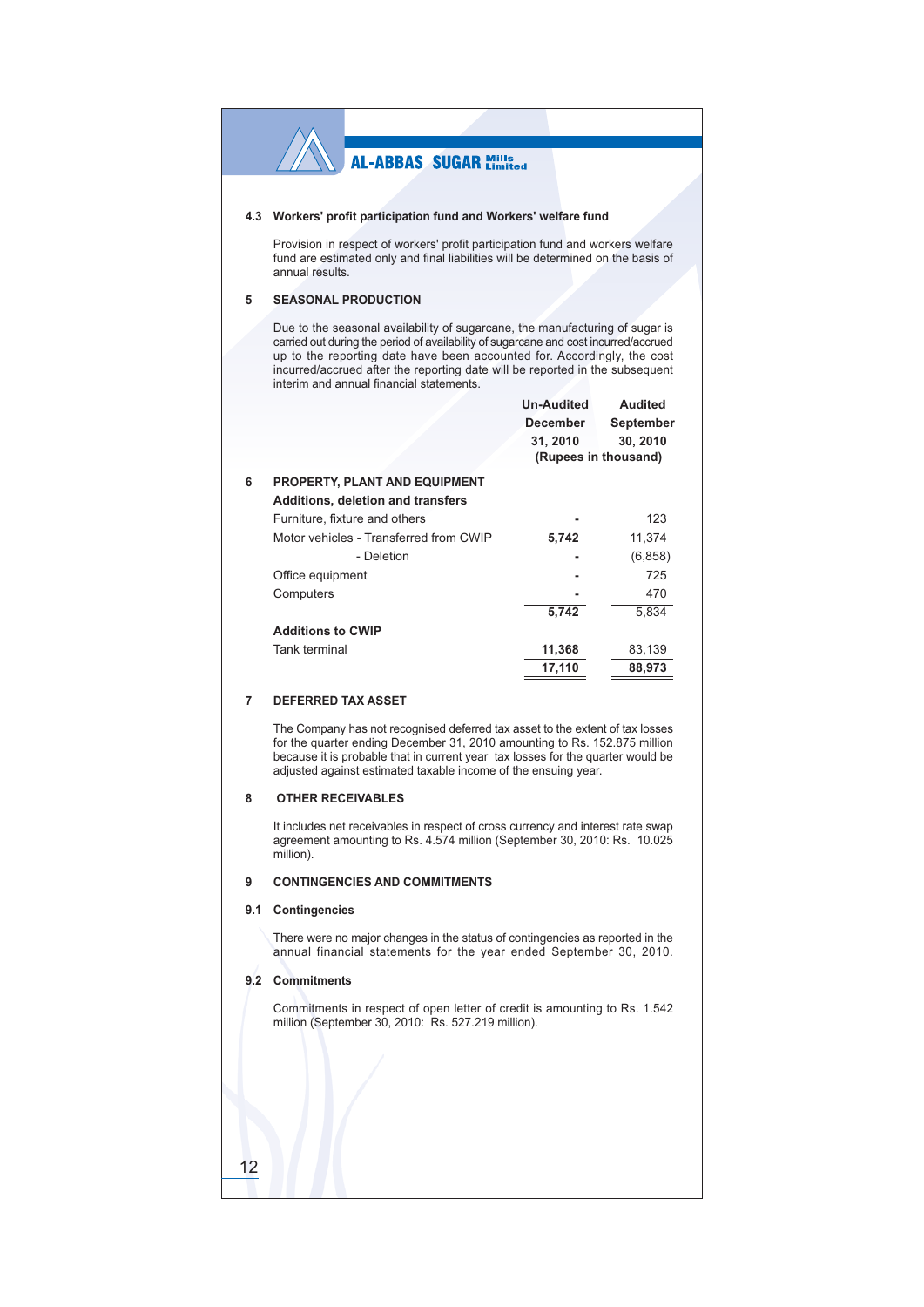|                      |                           |      |                |                |                 | AL-ABBAS   SUGAR Mills                                                                                                                                                                                             |
|----------------------|---------------------------|------|----------------|----------------|-----------------|--------------------------------------------------------------------------------------------------------------------------------------------------------------------------------------------------------------------|
|                      |                           |      |                |                |                 |                                                                                                                                                                                                                    |
|                      |                           |      |                |                |                 |                                                                                                                                                                                                                    |
| (Rupees in thousand) |                           | 2009 |                | 1,255,854      | 202,889         | $(26, 477)$<br>$(14, 582)$<br>$(56, 455)$<br>(13, 446)<br>(8, 205)<br>7,460<br>99,389<br>91,184                                                                                                                    |
|                      |                           | 2010 | <b>Total</b>   | 2,120,487      | 145,960         | (21, 205)<br>(5,826)<br>(23, 437)<br>$(57, 801)$<br>19,713<br>57,404<br>57,404                                                                                                                                     |
|                      |                           | 2009 | and alloys     | 18,851         | (42, 873)       |                                                                                                                                                                                                                    |
|                      |                           | 2010 | Power Chemical | 192,679        | (65, 402)       |                                                                                                                                                                                                                    |
|                      | Quarter Ended December 31 | 2009 |                | 369,704        | 91,039          |                                                                                                                                                                                                                    |
|                      |                           | 2010 | Ethanol        | 615,646        | 138,318         |                                                                                                                                                                                                                    |
|                      |                           | 2009 | jar            | 810,906        | 154,723         |                                                                                                                                                                                                                    |
|                      |                           | 2010 | Sug            | Ш<br>1,312,162 | 73,044          |                                                                                                                                                                                                                    |
| SEGMENT REPORTING    |                           |      |                | Sales          | Segment results | Net profit from continuing operations<br>Loss from discontinued operations<br>Other operating expenses<br>Administrative expenses<br>Other operating income<br>Net profit for the year<br>Finance cost<br>Taxation |
| $\frac{1}{2}$        |                           |      |                |                |                 |                                                                                                                                                                                                                    |
|                      |                           |      |                |                |                 |                                                                                                                                                                                                                    |
|                      |                           |      |                |                |                 | 13                                                                                                                                                                                                                 |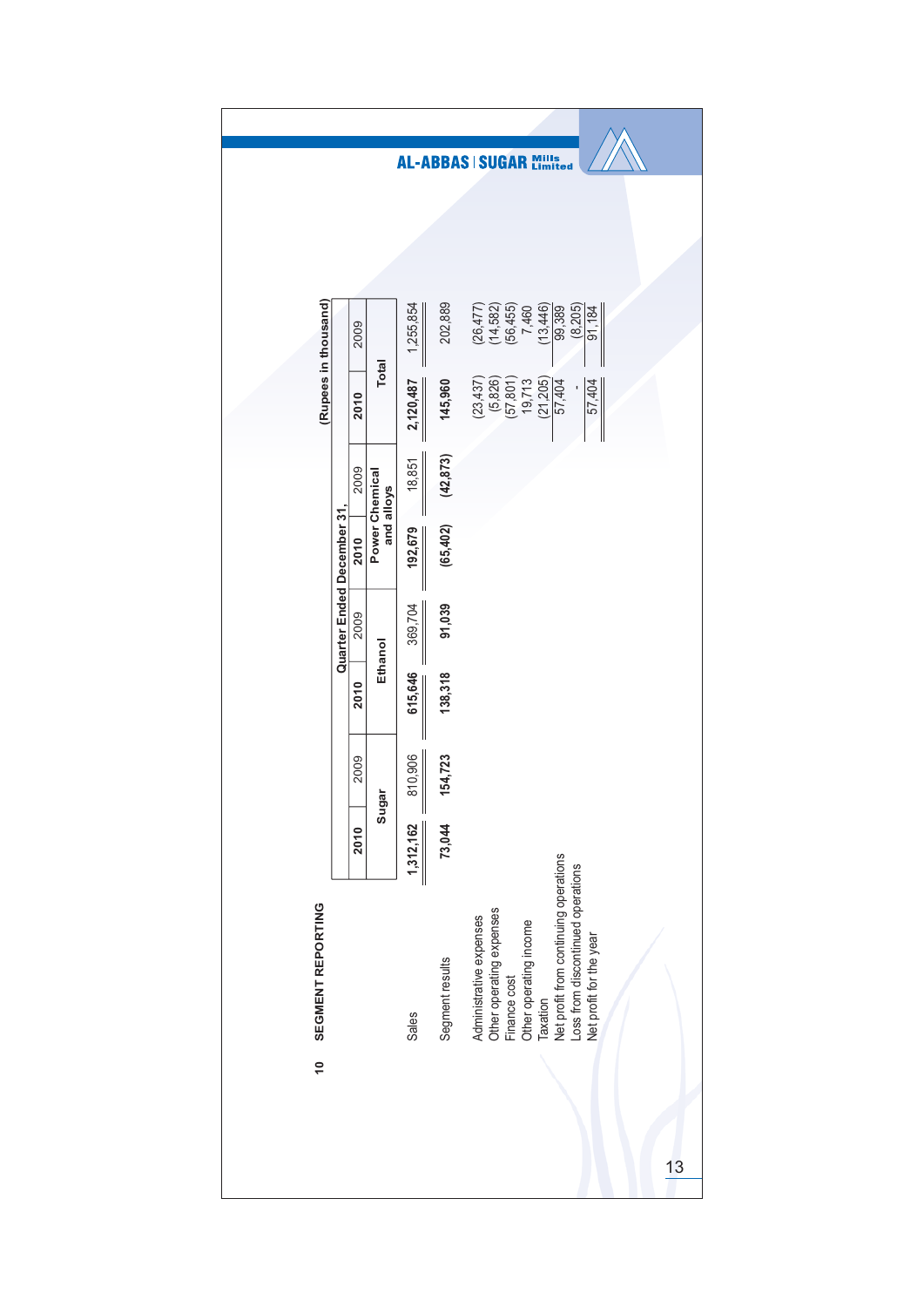|    |                       |                              |                                        | <b>-ABBAS</b>                               | <b>SUGAR</b>                               | ills<br>mited        |                                                             |                    |                                        |                                                                                                                                                                                            |
|----|-----------------------|------------------------------|----------------------------------------|---------------------------------------------|--------------------------------------------|----------------------|-------------------------------------------------------------|--------------------|----------------------------------------|--------------------------------------------------------------------------------------------------------------------------------------------------------------------------------------------|
|    |                       |                              |                                        |                                             |                                            |                      |                                                             |                    |                                        |                                                                                                                                                                                            |
|    |                       |                              |                                        |                                             |                                            |                      |                                                             |                    |                                        |                                                                                                                                                                                            |
|    |                       |                              |                                        |                                             |                                            |                      |                                                             |                    |                                        |                                                                                                                                                                                            |
|    | September<br>30, 2010 |                              | 3,270,288                              | 4,045,016<br>286,274<br>488,454             | 2,468,758                                  | 329,357<br>2,798,115 | 57,872<br>39,797                                            | 123, 173<br>97,669 | 11,666                                 |                                                                                                                                                                                            |
|    | December<br>31, 2010  | <b>Total</b>                 | 3,451,686                              | 286,274<br>506,793<br>4,244,753             | 2,686,402                                  | 252,070<br>2,938,472 | 11,368<br>5,742                                             | 30,088<br>011      |                                        |                                                                                                                                                                                            |
|    | September<br>30, 2010 |                              | 884,427                                |                                             | 602,422                                    |                      |                                                             | 38,396             |                                        |                                                                                                                                                                                            |
|    | December<br>31,2010   | Power Chemical<br>and alloys | 804,293                                |                                             | 521,493                                    |                      |                                                             | 9,191              |                                        |                                                                                                                                                                                            |
|    | September<br>30, 2010 | Ethanol                      |                                        |                                             | 701,807                                    |                      | 57,872                                                      | 26,867             |                                        |                                                                                                                                                                                            |
|    | December<br>31,2010   |                              | $1,232,470$ $1,005,663$                |                                             | 606,667                                    |                      | 11,368                                                      | 6,431              |                                        |                                                                                                                                                                                            |
|    | September<br>30, 2010 | iar                          | 1,380,198                              |                                             | 1,164,529                                  |                      | ı                                                           | 57,910             |                                        | sale.                                                                                                                                                                                      |
|    | December<br>31, 2010  | Sug                          | 1,414,923                              |                                             | 1,558,242                                  |                      |                                                             | 14,466             |                                        |                                                                                                                                                                                            |
|    |                       |                              | Segment assets<br>Non - current assets | Unallocated segment assets<br>held for sale | Unallocated segment<br>Segment liabilities | liabilities          | 10.3 Capital expenditure<br>Unallocated capital expenditure | Depreciation       | Non cash items other than depreciation | The operations of Medium Density Fibre Board Division has been suspended since the last year and carrying value of the segment assets has<br>been classified as Non-current asset held for |
|    |                       |                              | 10.1                                   |                                             | 10.2                                       |                      |                                                             | 10.4               | 10.5                                   | 10.6                                                                                                                                                                                       |
|    |                       |                              |                                        |                                             |                                            |                      |                                                             |                    |                                        |                                                                                                                                                                                            |
| 14 |                       |                              |                                        |                                             |                                            |                      |                                                             |                    |                                        |                                                                                                                                                                                            |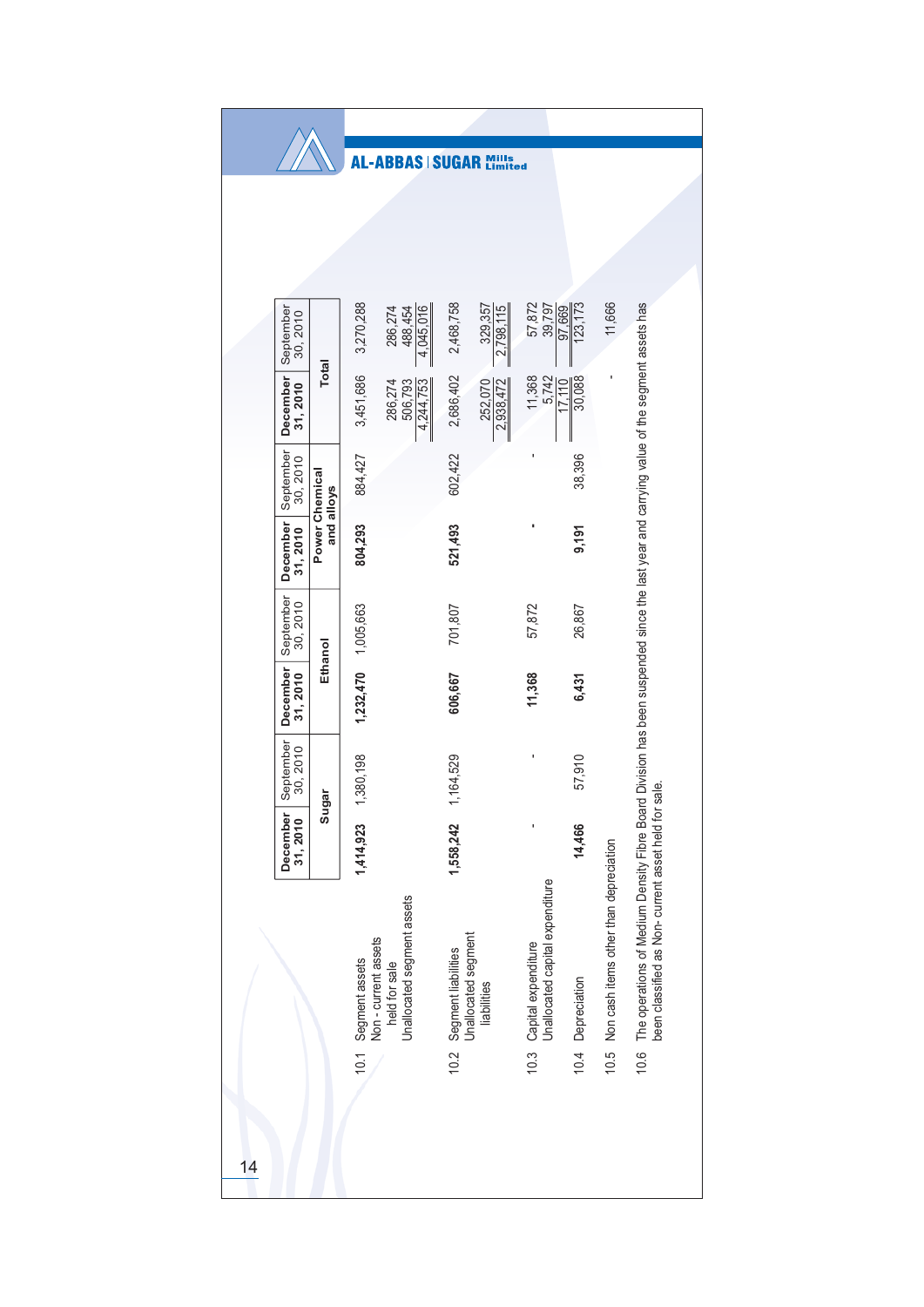|    | <b>AL-ABBAS   SUGAR Mills</b>                                                                                                                                                                                                                                                                                                                                                         |                                   |                      |
|----|---------------------------------------------------------------------------------------------------------------------------------------------------------------------------------------------------------------------------------------------------------------------------------------------------------------------------------------------------------------------------------------|-----------------------------------|----------------------|
|    |                                                                                                                                                                                                                                                                                                                                                                                       |                                   |                      |
|    |                                                                                                                                                                                                                                                                                                                                                                                       | December 31, December 31,<br>2010 | 2009                 |
|    |                                                                                                                                                                                                                                                                                                                                                                                       | (Rupees in thousand)              |                      |
| 11 | <b>CASH (USED IN) / GENERATED</b><br><b>FROM OPERATIONS</b>                                                                                                                                                                                                                                                                                                                           |                                   |                      |
|    | Profit before taxation                                                                                                                                                                                                                                                                                                                                                                |                                   |                      |
|    | Adjustments for:                                                                                                                                                                                                                                                                                                                                                                      | 78,609                            | 112,835              |
|    | Depreciation                                                                                                                                                                                                                                                                                                                                                                          | 30,088                            | 54,904               |
|    | Finance cost                                                                                                                                                                                                                                                                                                                                                                          | 57,801                            | 56,455               |
|    | Amortization of intangible assets                                                                                                                                                                                                                                                                                                                                                     | 1,857                             | 1,022                |
|    | Fair value changes in short term investment                                                                                                                                                                                                                                                                                                                                           | (1,000)                           | 4,100                |
|    | Provision against deferred liabilities                                                                                                                                                                                                                                                                                                                                                | 635                               | 399                  |
|    |                                                                                                                                                                                                                                                                                                                                                                                       | 89,381                            | 116,880              |
|    | Operating profit before working capital changes                                                                                                                                                                                                                                                                                                                                       | 167,990                           | 229,715              |
|    |                                                                                                                                                                                                                                                                                                                                                                                       |                                   |                      |
|    | (Increase)/ decrease in current assets                                                                                                                                                                                                                                                                                                                                                |                                   |                      |
|    | Stores, spare parts and loose tools                                                                                                                                                                                                                                                                                                                                                   | (2, 442)                          | 14,763               |
|    | Stock-in-trade                                                                                                                                                                                                                                                                                                                                                                        | 156,142                           | (37, 198)            |
|    | Trade debts                                                                                                                                                                                                                                                                                                                                                                           | 81,753                            | 185,277              |
|    | Loans and advances                                                                                                                                                                                                                                                                                                                                                                    | (351, 553)                        | (33, 599)            |
|    | Trade deposits and short term prepayments                                                                                                                                                                                                                                                                                                                                             | (7, 143)                          | (7,406)              |
|    | Other receivables                                                                                                                                                                                                                                                                                                                                                                     | (76, 643)                         |                      |
|    | Accrued mark-up                                                                                                                                                                                                                                                                                                                                                                       | (96)<br>(199,982)                 | (36)<br>121,801      |
|    |                                                                                                                                                                                                                                                                                                                                                                                       |                                   |                      |
|    | Increase in trade and other payables                                                                                                                                                                                                                                                                                                                                                  | (57, 557)                         | (23, 216)            |
|    |                                                                                                                                                                                                                                                                                                                                                                                       | (89,549                           | 328,300              |
| 12 | <b>RELATED PARTY TRANSACTIONS</b>                                                                                                                                                                                                                                                                                                                                                     |                                   |                      |
|    | Transactions in relation to sales, purchases and services with related parties<br>are made at arm's length prices determined in accordance with the Comparable<br>Uncontrolled Price Method except for the allocation of expenses such as<br>utilities, repair and maintenance relating to head office, shared with associated<br>companies, which are based on the advices received. |                                   |                      |
|    |                                                                                                                                                                                                                                                                                                                                                                                       | December 31,<br>2010              | December 31,<br>2009 |
|    |                                                                                                                                                                                                                                                                                                                                                                                       | (Rupees in thousand)              |                      |
|    | Purchases of cement                                                                                                                                                                                                                                                                                                                                                                   | 97                                |                      |
|    | Common Sharing expenses incurred and reimbursed                                                                                                                                                                                                                                                                                                                                       |                                   | 1,500                |
|    | Dividend received                                                                                                                                                                                                                                                                                                                                                                     |                                   | 142                  |
|    | Contribution paid to Employee Gratuity Fund                                                                                                                                                                                                                                                                                                                                           | 2,867                             | 3,243                |
|    | Repayment of loan to related parties - sponsors                                                                                                                                                                                                                                                                                                                                       |                                   | 110,000              |
|    | Key management personnel                                                                                                                                                                                                                                                                                                                                                              |                                   |                      |
|    | Remuneration of chief executive, directors                                                                                                                                                                                                                                                                                                                                            |                                   |                      |
|    | and executives.                                                                                                                                                                                                                                                                                                                                                                       | 15,137                            | 13,240               |
| 13 |                                                                                                                                                                                                                                                                                                                                                                                       |                                   |                      |
|    | <b>CORRESPONDING FIGURES</b>                                                                                                                                                                                                                                                                                                                                                          |                                   |                      |
|    | 13.1 Corresponding figures in the Condensed Interim Balance Sheet and Condensed                                                                                                                                                                                                                                                                                                       |                                   |                      |

- Interim Statement of Changes in Equity comprise of balances as per the annual audited financial statements for the year ended September 30, 2010. Corresponding figures in the Condensed Interim Profit and Loss Account, Conceptioning rigides in the condensed interiment and Ecos Account.<br>
Condensed Interim Other Comprehensive Income and Condensed Interim<br>
Cash Flow Statement comprise of balances of comparable period as per the<br>
Condensed I 2009.
- 13.2 The presentation requirements for assets (or disposal group) classified as<br>held for sale at the end of the reporting period do not apply retrospectivrly. The<br>comparatiev statements of financial position for any previo not re-presented.

 $15$